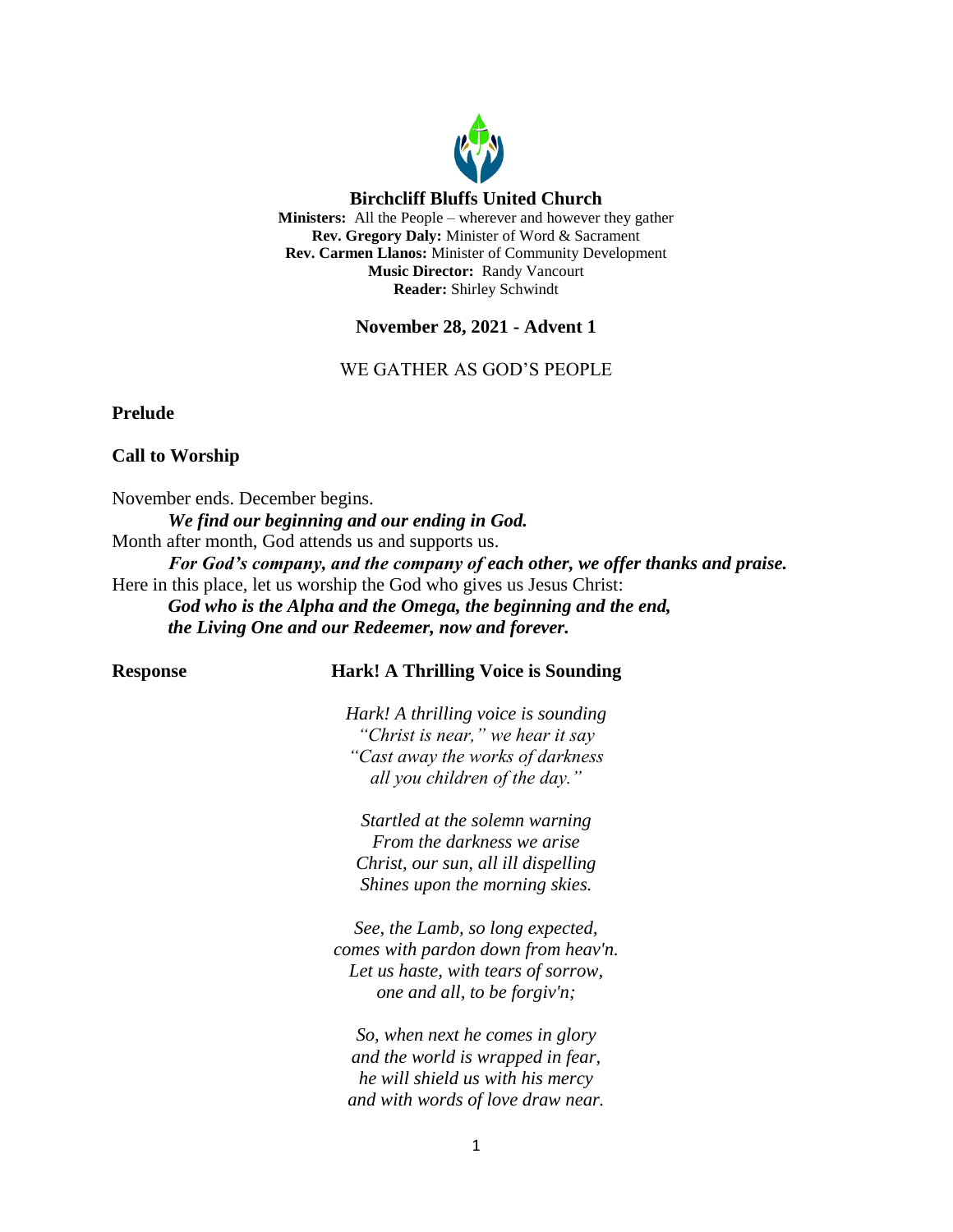# **Life & Work of the Church**

*Welcome to online worship*

**Land Acknowledgement**

# **Advent One Candle Lighting**



Light for the shadows: *may it show us the way.* A flame of hope: *may our hearts be warmed.* A beacon of possibility: *may there be light and hope in our living as we prepare to welcome Jesus.* Come, bask in the light of Christ. May Hope light the world this Christmas.

#### **Opening Hymn O Come, O Come Emmanuel VU 1**

*O come, O come, Emmanuel, and ransom captive Israel that mourns in lowly exile here until the Son of God appear. Rejoice! Rejoice! Emmanuel shall come to thee, O Israel.*

*O come, O come, great God of might, who to your tribes on Sinai's height in ancient times once gave the law in cloud, and majesty, and awe. Rejoice! Rejoice! Emmanuel shall come to thee, O Israel.*

*O come, O Rod of Jesse's stem, from every foe deliver them that trust your mighty power to save, and give them victory o'er the grave. Rejoice! Rejoice! Emmanuel shall come to thee, O Israel.*

*O come, Desire of nations, bind all peoples in one heart and mind; O bid our sad divisions cease, and be for us the Prince of Peace. Rejoice! Rejoice! Emmanuel shall come to thee, O Israel.*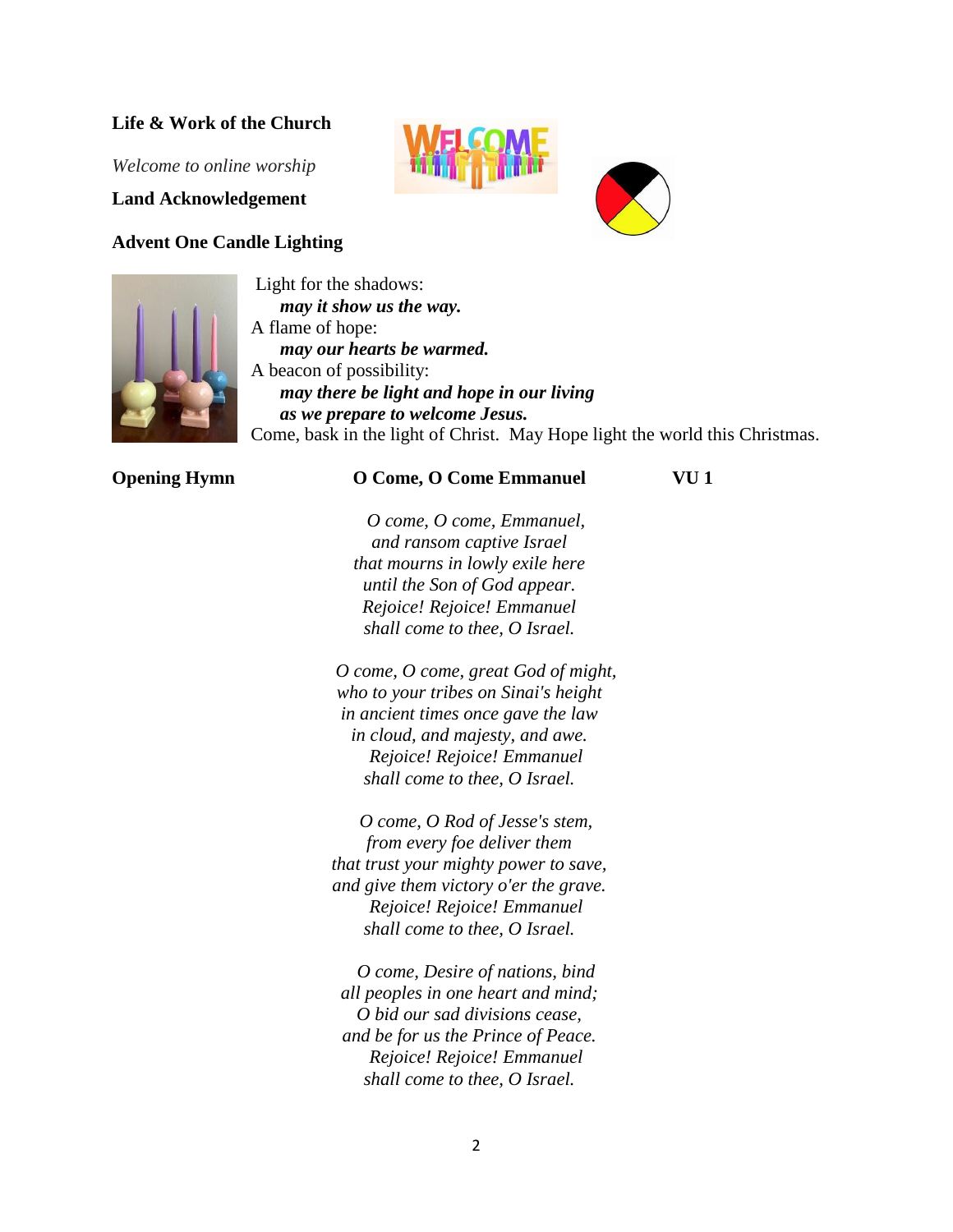# **Prayer for Grace**

*Holy One, as days grow shorter and nights grow longer, be our inner light, we pray. Glow in our hearts, so that what we think, say and do is grounded in calm and compassion. When the flashiness of the world distracts and disturbs, anchor us in your love. Remind us that even as we live from day to day, you offer an everlasting home. Bless our gathering, that we may be present and alert as we open our hearts to your grace. Amen.* 

# WE LISTEN FOR GOD'S WORD

**Prayer of Illumination** *Help us O God, to come to you with open lives to receive your words. May we give them new life as we listen to what you have to say. Open our hearts as we embark on this journey with each other and with you. Amen*

**Psalm 25: 1-10 New Revised Standard Version**

 $1$  To you, O LORD, I lift up my soul. <sup>2</sup> O my God, in you I trust; do not let me be put to shame;

do not let my enemies exult over me.

<sup>3</sup> Do not let those who wait for you be put to shame; let them be ashamed who are wantonly treacherous.

<sup>4</sup> Make me to know your ways, O LORD; teach me your paths.

<sup>5</sup> Lead me in your truth, and teach me, for you are the God of my salvation; for you I wait all day long.

<sup>6</sup> Be mindful of your mercy, O LORD, and of your steadfast love, for they have been from of old.

 $<sup>7</sup>$  Do not remember the sins of my youth or my transgressions;</sup> according to your steadfast love remember me, for your goodness' sake, O LORD!

<sup>8</sup> Good and upright is the LORD: therefore he instructs sinners in the way.

 $9$  He leads the humble in what is right,

- and teaches the humble his way.
- $10$  All the paths of the LORD are steadfast love and faithfulness, for those who keep his covenant and his decrees.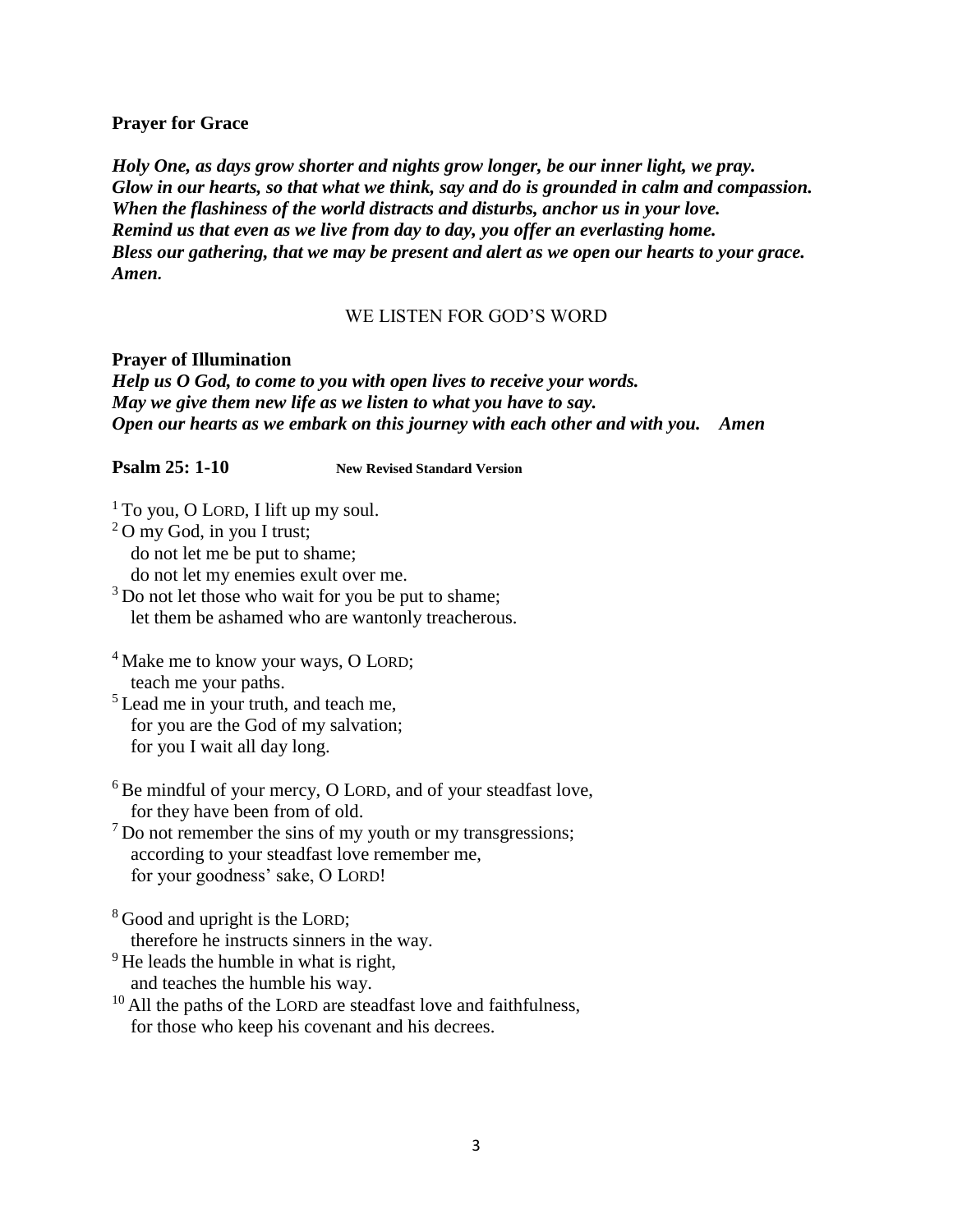# **Luke 21: 25-36 New Revised Standard Version**

"There will be signs in the sun, the moon, and the stars, and on the earth distress among nations confused by the roaring of the sea and the waves. <sup>26</sup> People will faint from fear and foreboding of what is coming upon the world, for the powers of the heavens will be shaken.  $27$  Then they will see 'the Son of Man coming in a cloud' with power and great glory. <sup>28</sup> Now when these things begin to take place, stand up and raise your heads, because your redemption is drawing near."

 $29$  Then he told them a parable: "Look at the fig tree and all the trees;  $30$  as soon as they sprout leaves you can see for yourselves and know that summer is already near. <sup>31</sup> So also, when you see these things taking place, you know that the kingdom of God is near. <sup>32</sup> Truly I tell you, this generation will not pass away until all things have taken place. <sup>33</sup> Heaven and earth will pass away, but my words will not pass away.

<sup>34</sup> "Be on guard so that your hearts are not weighed down with dissipation and drunkenness and the worries of this life, and that day does not catch you unexpectedly,  $35$  like a trap. For it will come upon all who live on the face of the whole earth. <sup>36</sup> Be alert at all times, praying that you may have the strength to escape all these things that will take place, and to stand before the Son of Man."

This is the word of God for the people of God. *Thanks be to God*

# **Sermon** Sun, Moon & Stars

# **Hymn People Look East VU 9**

*People, look east. The time is near of the crowning of the year. Make your house fair as you are able, trim the hearth and set the table. People, look east and sing today: Love the guest is on the way.*

*Furrows, be glad. Though earth is bare, one more seed is planted there: give up your strength the seed to nourish, that in course the flower may flourish. People, look east and sing today: Love the rose is on the way.*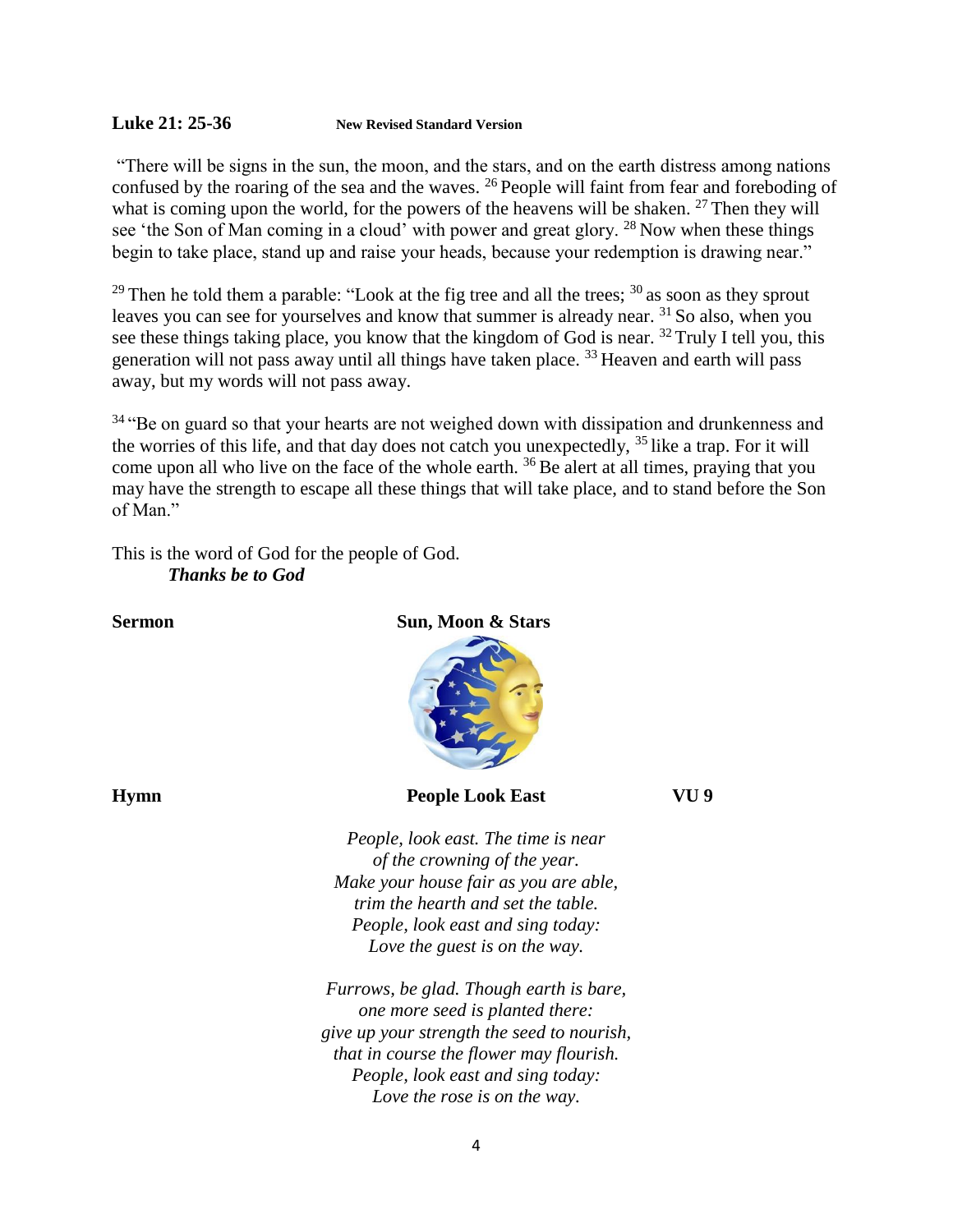*Stars, keep the watch. When night is dim one more light the bowl shall brim, shining beyond the frosty weather, bright as sun and moon together. People, look east and sing today: Love the star is on the way.*

*Angels, announce with shouts of mirth Christ who brings new life to earth. Set every peak and valley humming with the word, our God is coming. People, look east and sing today: Love our God is on the way.*

# WE RESPOND TO GOD'S WORD

# **Offering our Gifts to God**

#### **Prayers of the People**



*Our Father, who art in heaven, hallowed be thy name; thy kingdom come; thy will be done; on earth as it is in heaven. Give us this day our daily bread. And forgive us our trespasses, as we forgive those who trespass against us. And lead us not into temptation; but deliver us from evil. For thine is the kingdom, the power, and the glory for ever and ever. Amen.*

# BLESSING AND SENDING FORTH

# **Closing Hymn All Earth Is Waiting VU 5**

*All earth is waiting to see the Promised One, and open furrows await the seed of God. All the world, bound and struggling, seeks true liberty; it cries out for justice and searches for the truth.*

*Thus says the prophet to those of Israel, 'A virgin mother will bear Emmanuel.' One whose name is 'God with us', our Saviour shall be, through whom hope will blossom once more within our hearts.*

*Mountains and valleys will have to be made plain, open new highways, new highways for our God, who is now coming closer, so come all and see,*